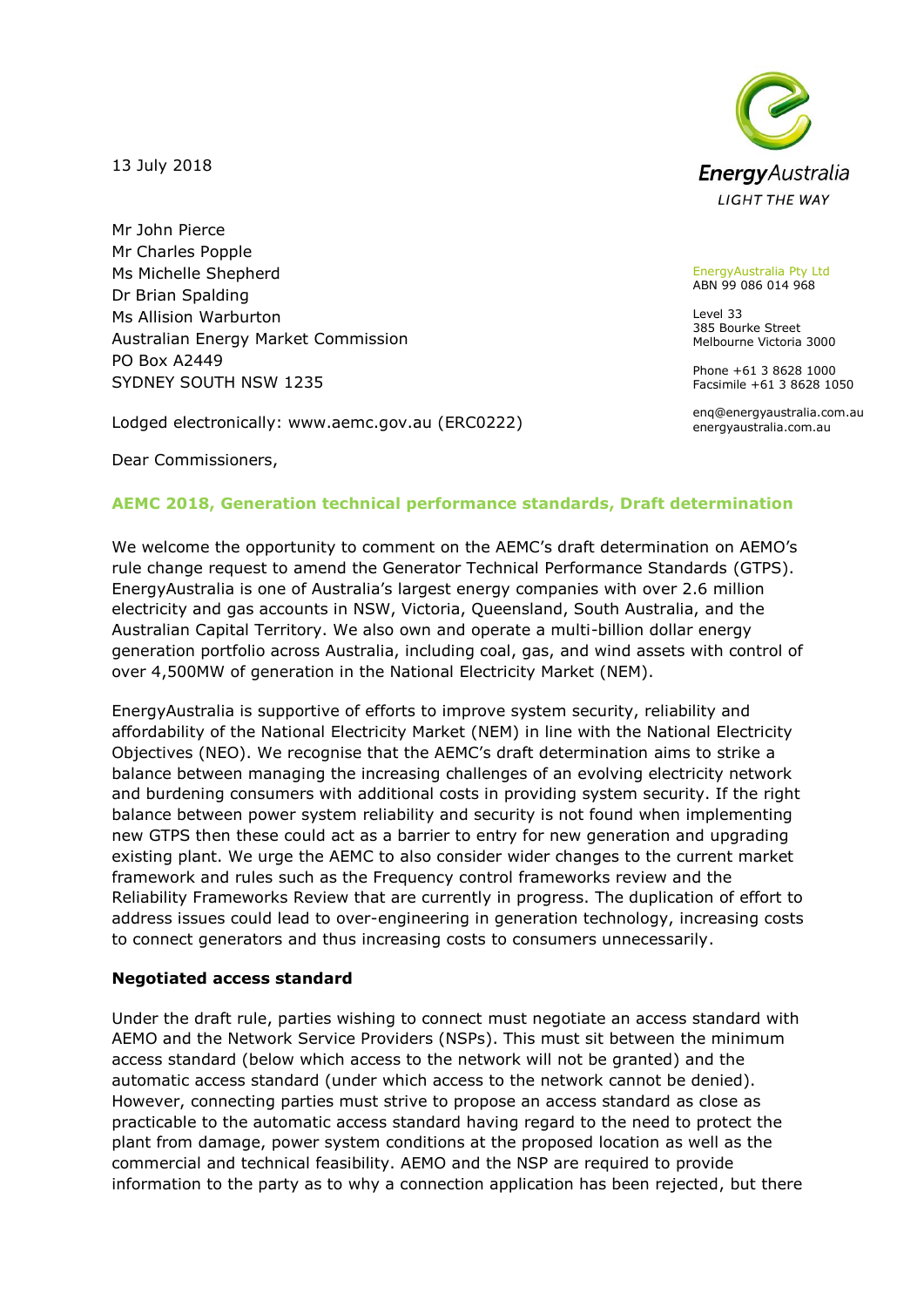is no requirement for information to be provided earlier in the connection process. We see earlier clarification and notification of potential impacts of the proposed connection to the parties would improve the negotiation process. AEMO has no obligation to consider the commercial aspects of the negotiated access standard when proposing additional requirements. In an extreme case, this may prevent smaller projects being developed. An independent expert or dispute resolution avenue should be available to connection applicants to appeal decisions related to acceptance of a proposed negotiated access standard.

## **Consequential changes**

The AEMC's draft rule regarding consequential changes allows participants to negotiate an access standard between their existing access standard and the automatic access standard when altering their generation system. We support this provision provided that technical limitations and commercial realities of generation upgrades are considered by AEMO and the NSP during the negotiation process. As we highlighted in our earlier submission to the AEMC's GTPS consultation, new access standards should not act as a barrier to upgrading current plant to improve grid reliability and security<sup>1</sup> and they should not unnecessarily hasten the retirement of generation.

#### **Continuous uninterrupted operation**

While we recognise the improvements to system security that arise from having more stringent requirements on continuous uninterrupted operation (CUO) of generators, we are concerned that AEMO have not provided sufficient technical justification of the need for these requirements. Our understanding is that these requirements would place significant additional cost on generators and ultimately may act as a barrier to entry. While consumers place a value on system security, implementing a CUO standard without sufficient consideration may unnecessarily increase costs to consumers.

# **Transitional arrangements**

We understand the desire of the AEMC to implement any changes to GTPS as soon as possible, but the proposed transitional window of 8 weeks from the date of the final rule determination is too short. The realities of negotiations between numerous parties and the likely complex nature of technical changes that may be required as well as potential changes to commercial viability of projects need to be considered. We see that a transitional window of at least 6 months from the date of the final rule determination is a more realistic timeframe. A 6-month period balances the need for new and proposed connections to comply to a more stringent access standard while not introducing hurdles for projects well advanced in the development phase.

In conclusion, EnergyAustralia supports changes to GTPS that will improve the reliability and security of the NEM provided there is sufficient justification and consideration is given to the additional costs likely to be incurred on connecting parties and ultimately consumers. The ability to negotiate between the minimum and automatic access standards should provide sufficient flexibility to parties wishing to connect to the network, provided that both AEMO and the NSP negotiate in good faith and provide

<sup>-</sup><sup>1</sup> EnergyAustralia submission to the AEMC consultation of Generator Technical Performance Standards <https://www.aemc.gov.au/sites/default/files/2018-07/EnergyAustralia.pdf>